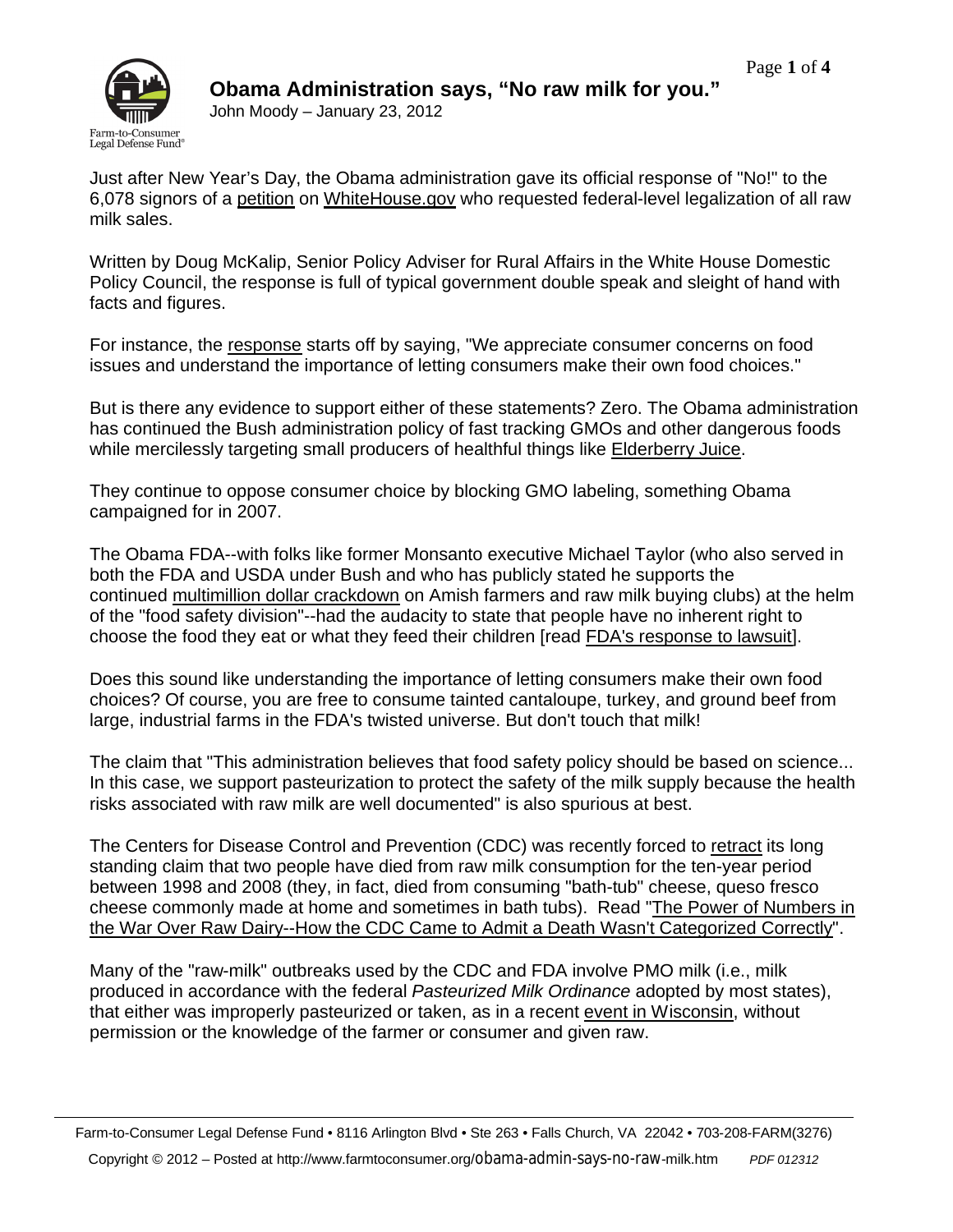

John Moody – January 23, 2012

Such milk isn't real raw milk, milk produced by farms intending to provide it to the public as safe raw milk, often from small family farms that are grass- or pasture-based and committed to good husbandry and sanitation practices.

PMO milk that merely missed the bulk tank truck or improperly handled raw milk turned into cheese in someone's bath tub should not be counted among the raw milk outbreak statistics if the government was truly interested in either safety or science.

Dr. Ted Beals and numerous other scientists and individuals have shown that raw milk is far *less dangerous* than many other foods people consume on a weekly or daily basis, even when adjusted for estimated rates of consumption that are half of what is most likely happening each and every day across the US. You can read the full article on this data, "Foodborne Illnesses in America: Complex Factory Foods pose the Highest Risk", at GlobalResearch.ca.

Even more main stream groups and scientists are starting to no longer deny the relative safety of raw milk. In a recent Food Seminars International Webinar, "Raw Milk: Political Football or Food Safety Issue", distinguished professor and researcher on food safety David Warriner conceded that raw milk is certainly no more dangerous than many other foods people are allowed to consume or activities they are allowed to engage in.

Just don't try to tell this to the FDA or Obama administration.

McKalip assertions that the nutritional and health benefits of raw milk have not been scientifically verified, along with the claim that the FDA is as a science-based regulatory agency, which "looks to the scientific literature" also lack credibility.

Two major European studies (the GABRIELA study and the PARSIFAL study) have shown how the incidence of allergies is lower among raw milk consumers, and even showed the various mechanisms as to how it accomplishes this amazing feat. There are numerous other credible sources that attest to the nutritional and health benefits of consuming properly produced raw milk.

Also, why would anyone expect mainstream researchers--who have nothing to gain by showing the healthfulness of raw milk and benefits of real food, but so much to lose if such benefits were more widely publicized and believed, since by nature these foods cannot be patented, protected, and pilled for sale--to conduct useful or fair research on the subject?

The thousands of families and children who have benefited from or been healed by raw milk rightly decry the false "science" used to deny them the food of their choice from the farmer of their choice that brings healing to their body, family, and community.

McKalip goes on to say that the FDA's position on raw milk is shared by the CDC and the American Academy of Pediatrics -- that raw milk is comparable in nutritional quality to pasteurized milk, while the health risks of raw milk "are clear."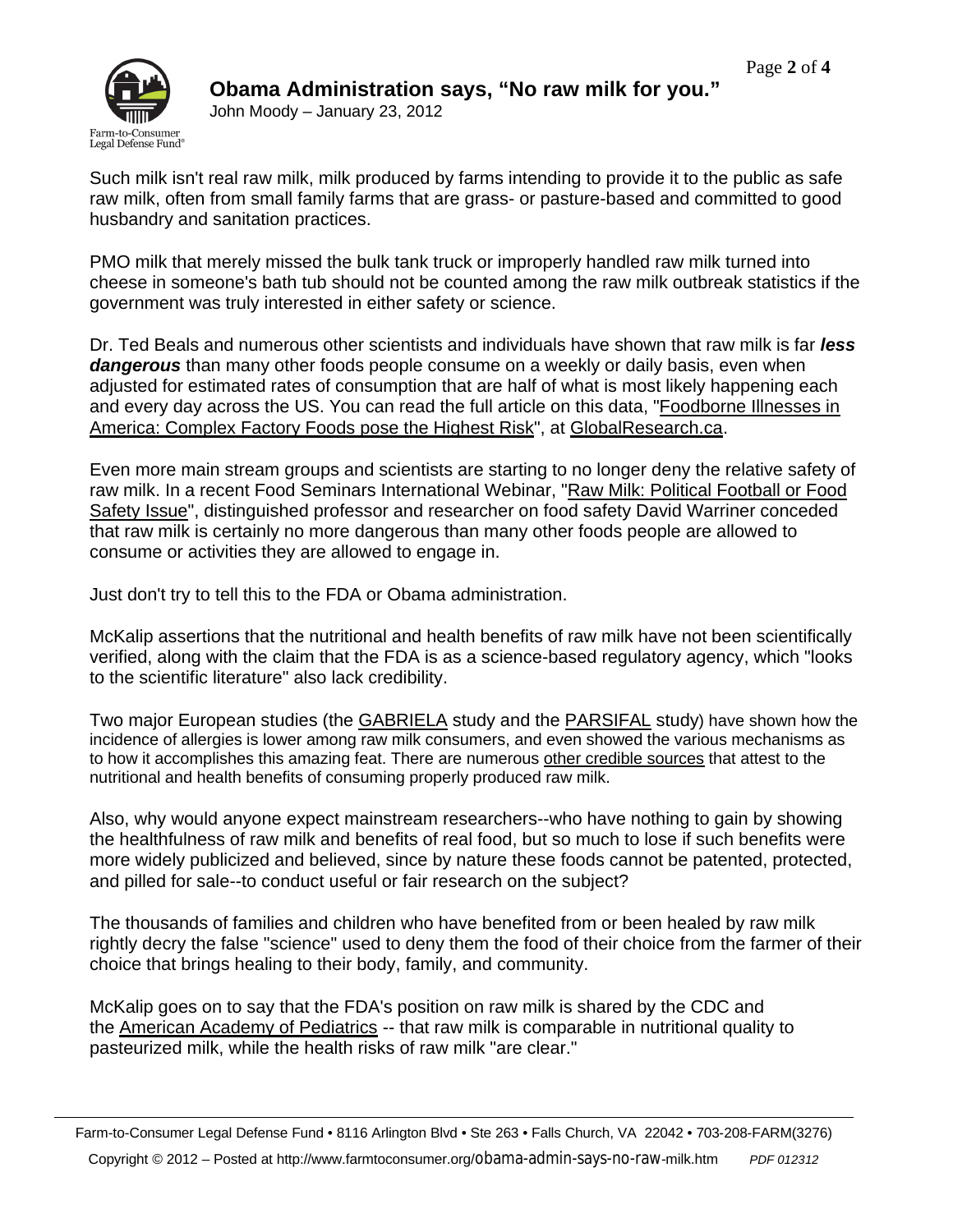

John Moody – January 23, 2012

These folks also say, and force farmers to say, that all eggs are just the same (which numerous studies have now shown to be false), a carrot is a carrot is a carrot, and all beef is the same (see Health Benefits of Grass-Fed Products).

Isn't it instead time to say to these folks, "Three strikes, you're out!"

At the end of the day, this response is unsurprising from a government long bought out by and little more than a spokesperson for big ag, big pharma, and big government.

If people were healthy, health care deform, labeling laws, and so many other government power grabs wouldn't have the appeal that they do now.

Little do most people know that these programs, like the now defunct USDA Food Pyramid (a fitting image, since the pyramids were made by destroying the lives and wellbeing of thousands of average and lower class and slave peoples) far from protecting our health and the health of our planet, are part of the master plan to destroy it.

*Edited version of article originally posted at Food Clubs & Coops; posted here by author's permission.*

## Last updated 1/23/2012

This article is intended for educational and informational purposes only and is not intended to be nor should it be construed as either a legal opinion or as legal advice. The opinions expressed in this article are those of the author and do not necessarily represent the views or the position of the Farm-to-Consumer Legal Defense Fund.

==========================

**Hyperlinks for the PDF –**

**Note:** Referenced Sources with excerpts are posted at www.farmtoconsumer.org/sources-2011-01-17.htm

**petition** – "Legalize raw milk sales on a federal level", petition created 23 September 2011 = https://wwws.whitehouse.gov/petitions/%21/petition/legalize-raw-milk-sales-federal-level/hbbTdMGM

**response** – Doug McKalip, "Food Safety and Raw Milk", petition created 23 September 2011 = https://wwws.whitehouse.gov/petitions/%21/petition/legalize-raw-milk-sales-federal-level/hbbTdMGM

**FDA Seizes Elderberry Juice from Kansas Winery to Protect Drugs** – article by Roxana Hegeman, *The Kansas City Star*, 3 June 2011; excerpted and posted at *Health Impact News Daily* website = = http://healthimpactnews.com/2011/fda-seizes-elderberry-juice-from-kansas-winery-to-protect-drugs/

**multimillion dollar crackdown** – Carolyn Lochhead, "Food safety chief defends raw milk raids", *San Francisco Chronicle*, 7 June 2011 =

http://blog.sfgate.com/nov05election/2011/06/07/food-safety-chief-defends-raw-milk-raids/

**FDA's response to lawsuit** - Pete Kennedy, "FDA's Response to FTCLDF Suit over Interstate Raw Milk Ban", 6 May 2010 = http://farmtoconsumer.org/litigation-FDA-status.htm

Farm-to-Consumer Legal Defense Fund • 8116 Arlington Blvd • Ste 263 • Falls Church, VA 22042 • 703-208-FARM(3276)

Copyright © 2012 – Posted at http://www.farmtoconsumer.org/obama-admin-says-no-raw-milk.htm *PDF 012312*